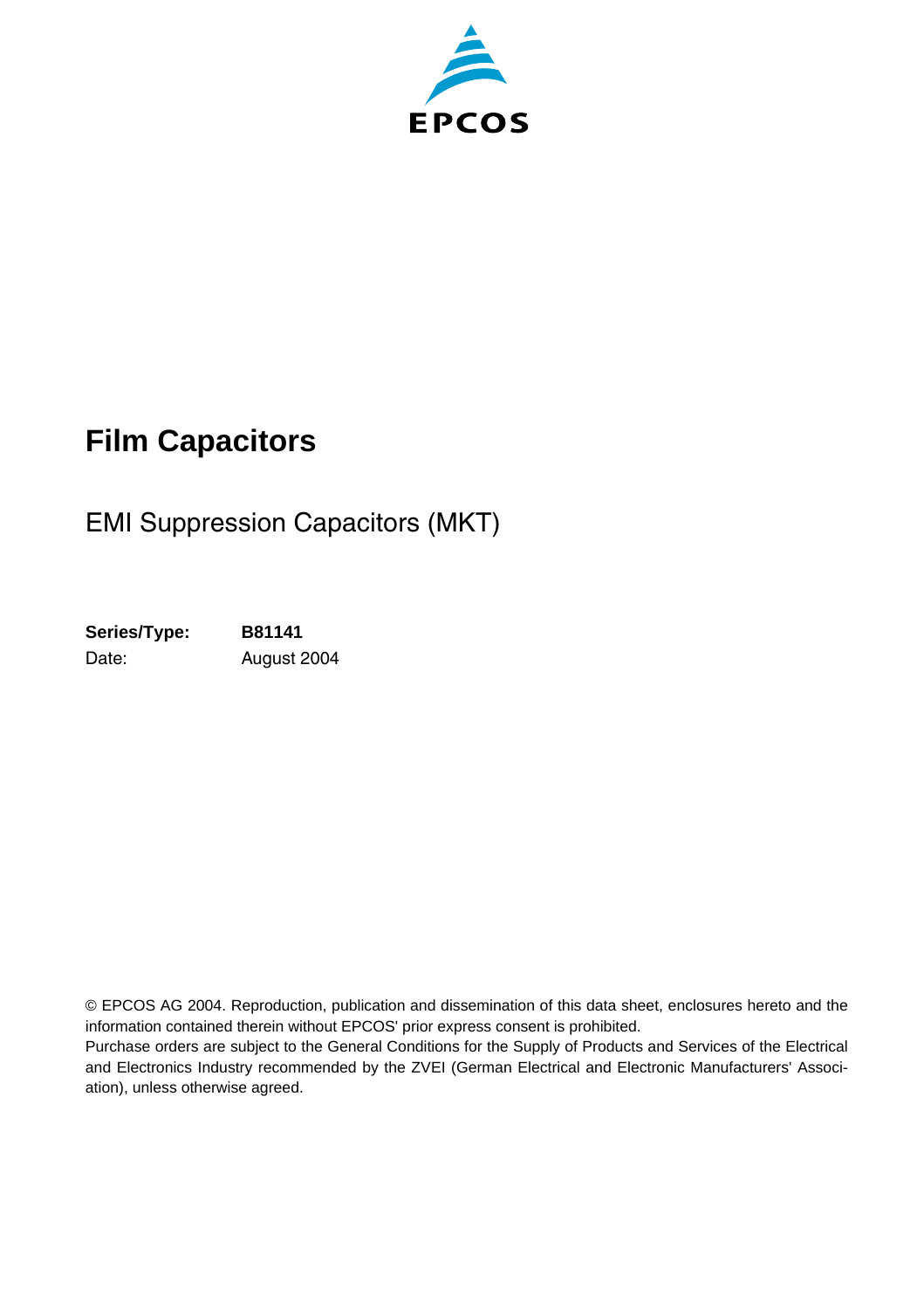

#### **EMI suppression capacitors (MKT)** B81141

#### **X1 / 440 VAC**

#### **Typical applications**

- X1 class for interference suppression
- "Across the line" applications

#### **Climatic**

- $\blacksquare$  Max. operating temperature: 85 °C
- Climatic category (IEC 60068-1): 40/085/21

#### **Construction**

- Dielectric: polyester (MKT)
- Internal series connection
- Plastic case (UL 94 V-0)
- Epoxy resin sealing (UL 94 V-0)

#### **Features**

■ Self-healing properties

#### **Terminals**

- Parallel wire leads, lead-free tinned
- Standard lead lengths:  $6 1$  mm
- Special lead lengths available on request

#### **Marking**

Manufacturer's logo, lot number, date code, rated capacitance (coded), cap. tolerance (code letter), rated AC voltage, series number, sub-class (X1), dielectric code (MKT), climatic category, passive flammability category, approvals.

#### **Delivery mode**

Bulk (untaped) Taped (Ammo pack or reel) For taping details, refer to chapter "Taping and packing".

#### **Approvals**

#### **Dimensional drawing**



Dimensions in mm

| Lead spacing    | Lead diameter |
|-----------------|---------------|
| $\epsilon$ +0.4 |               |
| $1527.5$ mm     | 0.8           |

#### **Marking example**



| Marks of conformity | Standards               | Certificate |
|---------------------|-------------------------|-------------|
| ⊛                   | EN 132400, IEC 60384-14 | 138583      |
| M                   | <b>UL 1414</b>          | E97863      |
| دی                  | CSA C22.2 No.1          | E97863      |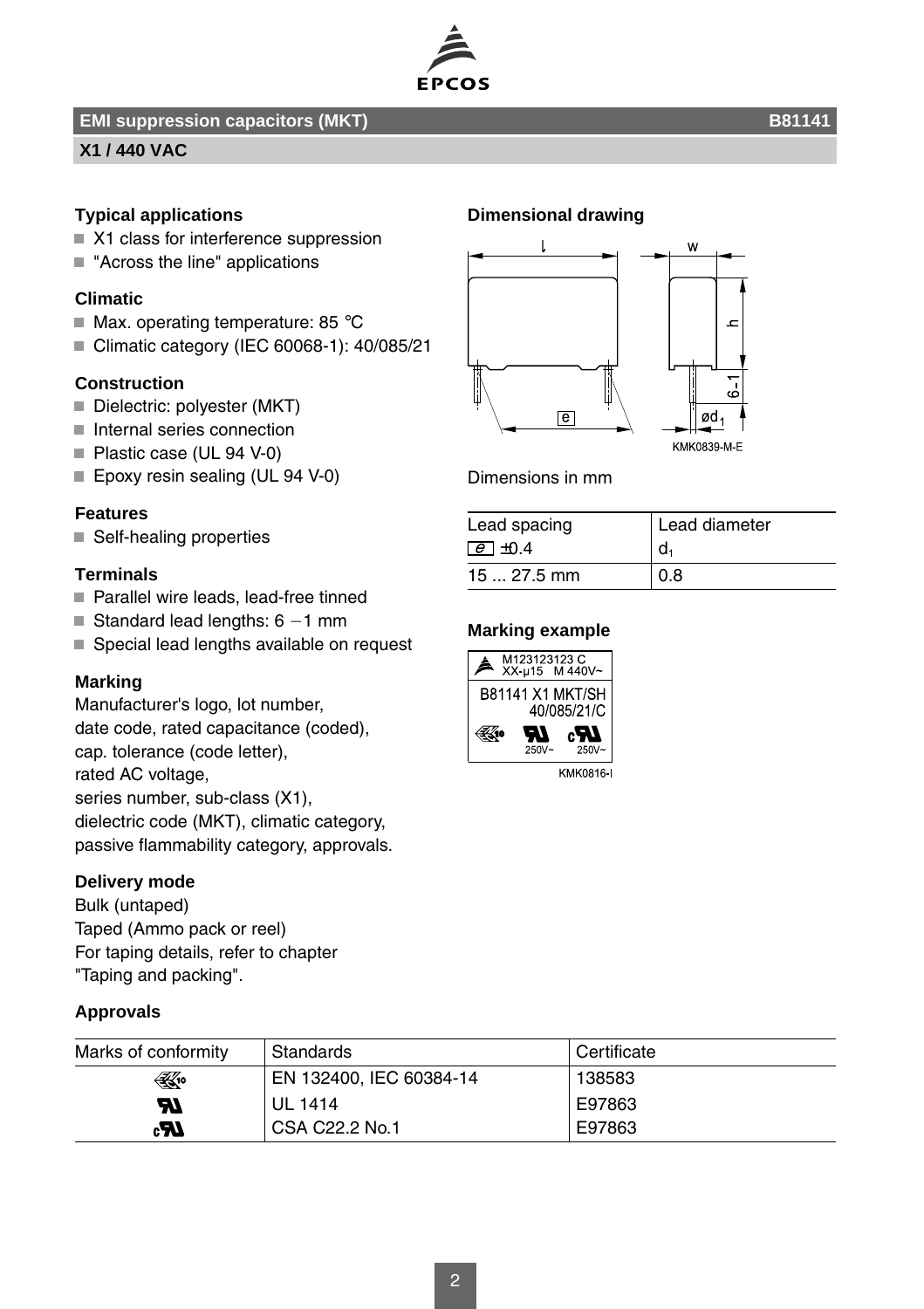

**B81141**

**X1 / 440 VAC**

# $X1$

#### **Overview of available types**

| Lead spacing 15 mm | 22.5 mm | 27.5 mm |
|--------------------|---------|---------|
| $C_R(\mu F)$       |         |         |
| 0.010              |         |         |
| 0.022              |         |         |
| 0.033              |         |         |
| 0.047              |         |         |
| 0.068              |         |         |
| 0.10               |         |         |
| 0.15               |         |         |
| 0.22               |         |         |
| 0.33               |         |         |
| 0.47               |         |         |

#### **Ordering codes and packing units**

| Lead spacing | $C_{R}$ | Max. dimensions                | Ordering code    | Ammo      | Reel      | Untaped   |
|--------------|---------|--------------------------------|------------------|-----------|-----------|-----------|
|              |         | $w \times h \times I$          | (composition see | pack      |           |           |
| mm           | μF      | mm                             | below)           | pcs./unit | pcs./unit | pcs./unit |
| 15           | 0.010   | $5.0 \times 10.5 \times 18.0$  | B81141C1103M***  | 1170      | 1300      | 1000      |
|              | 0.022   | $7.0 \times 12.5 \times 18.0$  | B81141C1223M***  | 830       | 900       | 1000      |
|              | 0.033   | $8.5 \times 14.5 \times 18.0$  | B81141C1333M***  | 680       | 700       | 500       |
|              | 0.047   | $9.0 \times 17.5 \times 18.0$  | B81141C1473M***  | 640       | 700       | 500       |
| 22.5         | 0.068   | $8.5 \times 16.5 \times 26.5$  | B81141C1683+***  | 480       | 500       | 510       |
|              | 0.10    | $10.5 \times 16.5 \times 26.5$ | B81141C1104+***  | 390       | 400       | 540       |
|              | 0.15    | $11.0 \times 20.5 \times 26.5$ | B81141C1154+***  | 370       | 350       | 510       |
| 27.5         | 0.22    | $12.5 \times 21.5 \times 31.5$ | B81141C1224+***  |           | 300       | 280       |
|              | 0.33    | $14.0 \times 24.5 \times 31.5$ | B81141C1334+***  |           |           | 260       |
|              | 0.47    | $18.0 \times 27.5 \times 31.5$ | B81141C1474+***  |           |           | 200       |

Further E series and intermediate capacitance values on request.

#### **Composition of ordering code**

+ = Capacitance tolerance code: \*\*\* = Packaging code:

 $M = \pm 20\%$  $K = \pm 10\%$ 

289 = Ammo pack  $189 =$ Reel  $000 =$  Untaped (lead length  $6 - 1$  mm)

(Closer tolerances on request)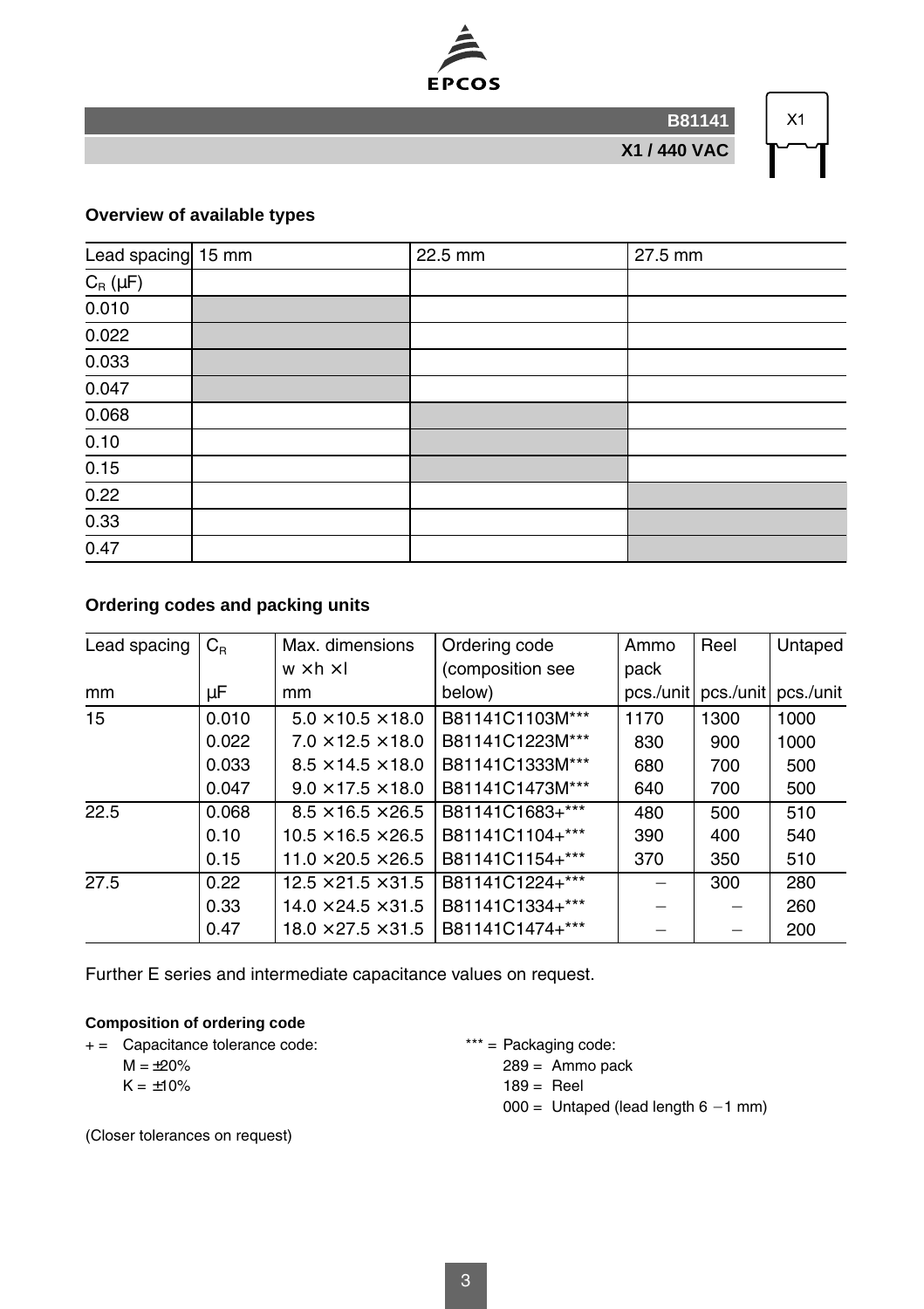

 $X1$ 

**B81141**

**X1 / 440 VAC**

### **Technical data**

| Max. operating temperature $T_{\text{o}o,max}$         | $+85 °C$                                                                      |                              |                |
|--------------------------------------------------------|-------------------------------------------------------------------------------|------------------------------|----------------|
| Dissipation factor tan $\delta$ (in 10 <sup>-3</sup> ) | 1 kHz<br>at                                                                   | 8.0                          |                |
| at 20 $\degree$ C (upper limit values)                 | 100 kHz                                                                       | 15.0                         |                |
| Insulation resistance R <sub>ins</sub>                 | $C_{\rm B} \leq 0.33 \mu F$                                                   | $C_{\rm B}$ > 0.33 $\mu$ F   |                |
| or time constant $\tau = C_{\rm B} \cdot R_{\rm ins}$  | 30 000 MΩ                                                                     | 10 000 s                     |                |
| at 20 °C, rel. humidity $\leq 65\%$                    |                                                                               |                              |                |
| (minimum as-delivered values)                          |                                                                               |                              |                |
| DC test voltage                                        | 2500 V, 2 s                                                                   |                              |                |
| Passive flammability category                          | С                                                                             |                              |                |
| to IEC 40 (CO) 752                                     |                                                                               |                              |                |
| Maximum continuous AC voltage $(V_{AC})$               | 440 V (50/60 Hz)                                                              |                              |                |
| Rated AC voltage (IEC 60384-14)                        | 440 V (50/60 Hz)                                                              |                              |                |
| Maximum continuous DC voltage $(V_{\text{DC}})$        | 1000 V                                                                        |                              |                |
| Operating AC voltage $V_{op}$ at high                  | $\mathsf{T}_\text{\tiny A}\!\leq\!85\ {}^\circ\mathsf{C}$                     | $V_{op} = V_{AC}$            | (continuously) |
| temperature                                            | T <sub>△</sub> ≤ 85 °C                                                        | $V_{op} = 1.25 \cdot V_{AC}$ | (1000 h)       |
| Damp heat test                                         | 21 days / 40 $\degree$ C / 93% relative humidity                              |                              |                |
| Limit values after damp heat test                      | Capacitance change $ \Delta C/C $<br>$\leq 5\%$                               |                              |                |
|                                                        | Dissipation factor change ( $\Delta$ tan $\delta$ )<br>$≤ 5 ⋅ 103$ (at 1 kHz) |                              |                |
|                                                        | Insulation resistance R <sub>ins</sub><br>$\geq$ 50% of minimum               |                              |                |
|                                                        | as-delivered values<br>or time constant $\tau = C_{\rm B} \cdot R_{\rm ins}$  |                              |                |